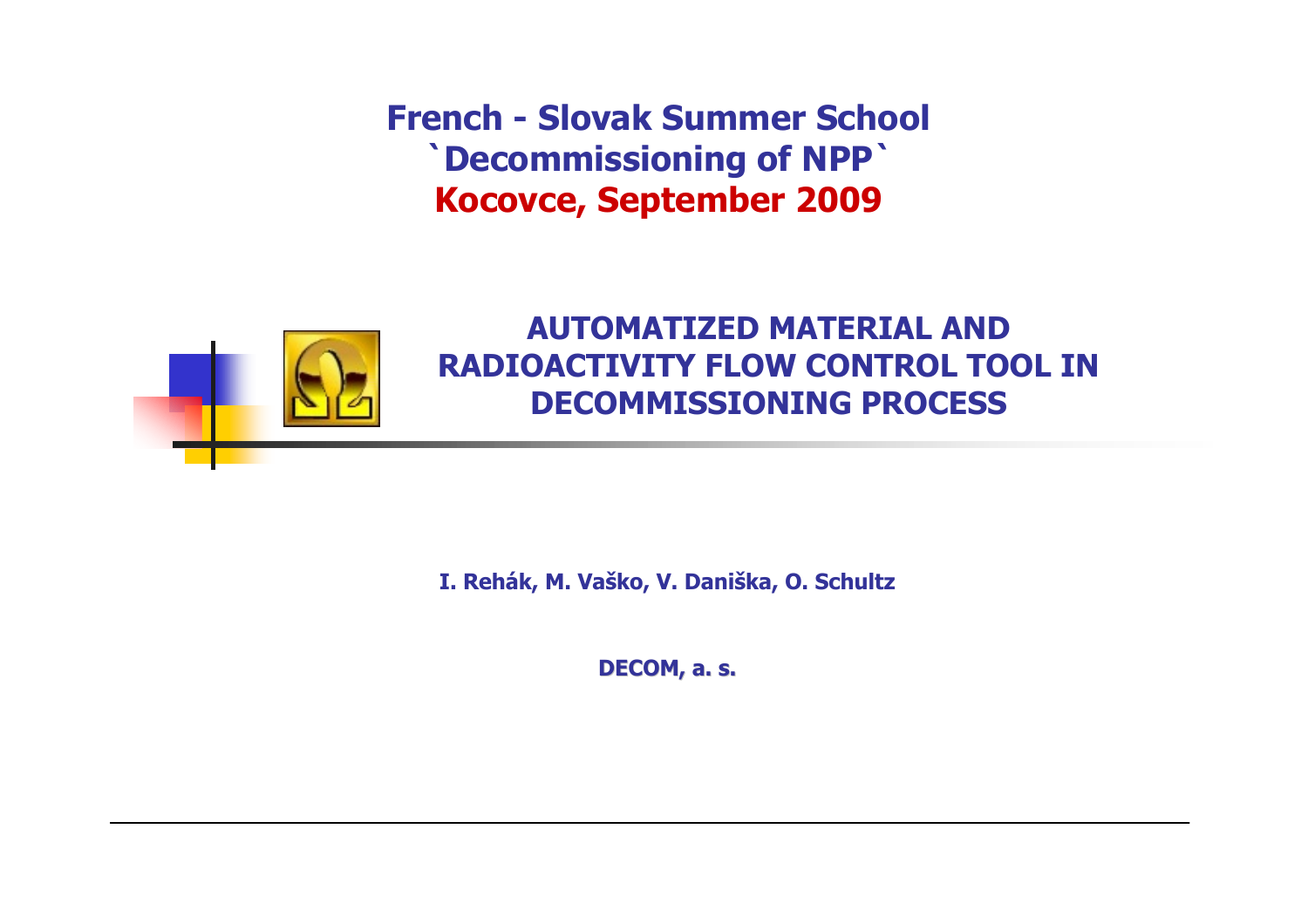

- 1.**Introduction**
- 2.Types of Decommissioning Procedures
- 3.Integral Material and Radioactivity Flow
- 4.Tools of Material Flow
- 5.Tools of Radioactivity Flow
- 6.**Scenarios**
- 7.Example
- 8.**Conclusions**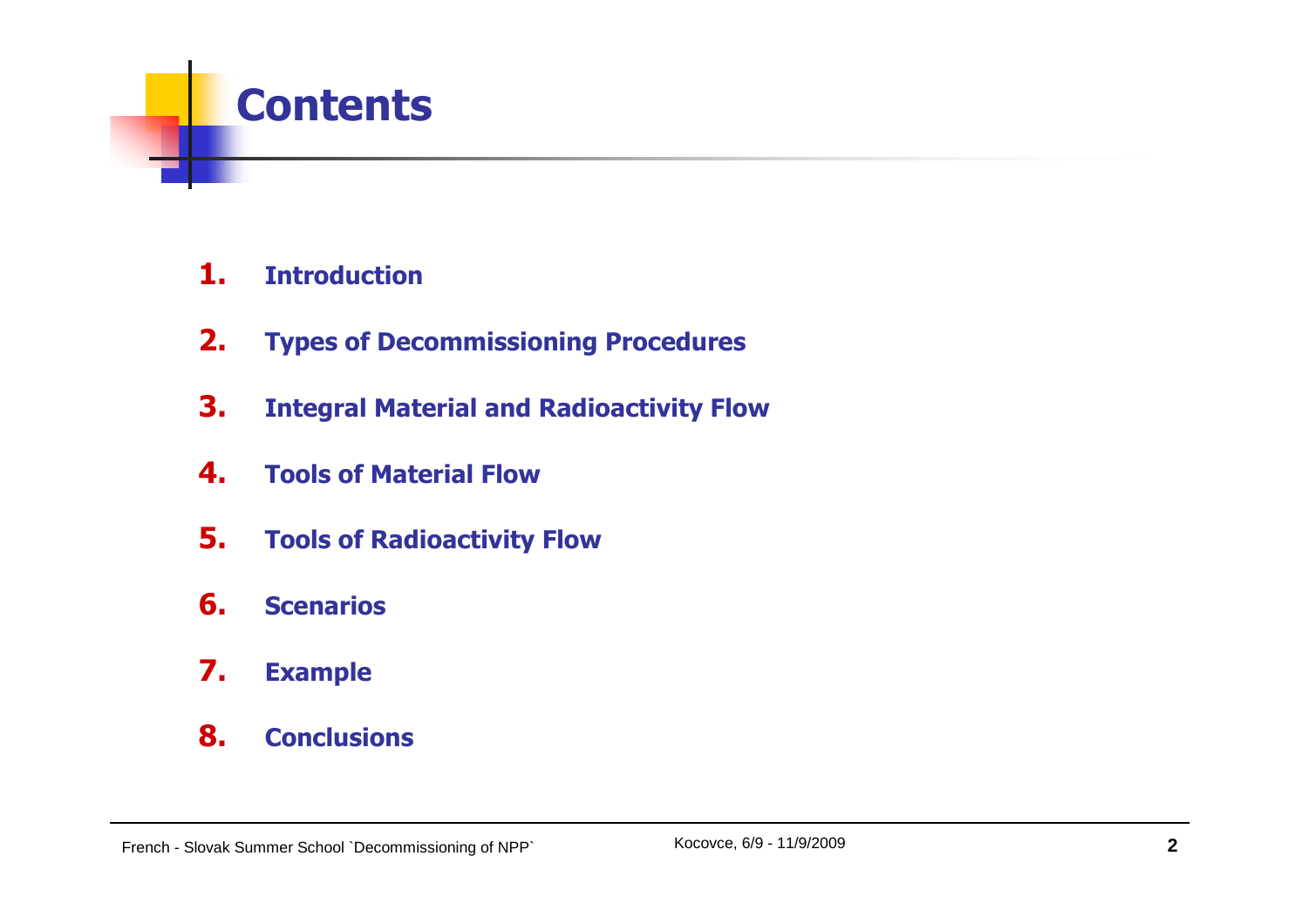# 1. Introduction

The computer code "Omega" (Oracle Multicriterial General Assessment of Decommissioning) is used in decommissioning planning phase for following tasks:

- $\mathcal{C}$ Assembling the model calculation option of decommissioning
- $\mathcal{C}$ Calculation of parameters of decommissioning for individual options
- $\mathcal{C}$  Time and parametric optimisation of individual calculation options of decommissioning
- $\mathcal{C}$  Comparison of options of decommissioning and choice of the most suitable option based on multicriterial analysis

Computer simulation of the decommissioning process is one of the important attributes of above mentioned computer code. In the following chapters methods and tools for computer optimization of decommissioning waste processing will be discussed.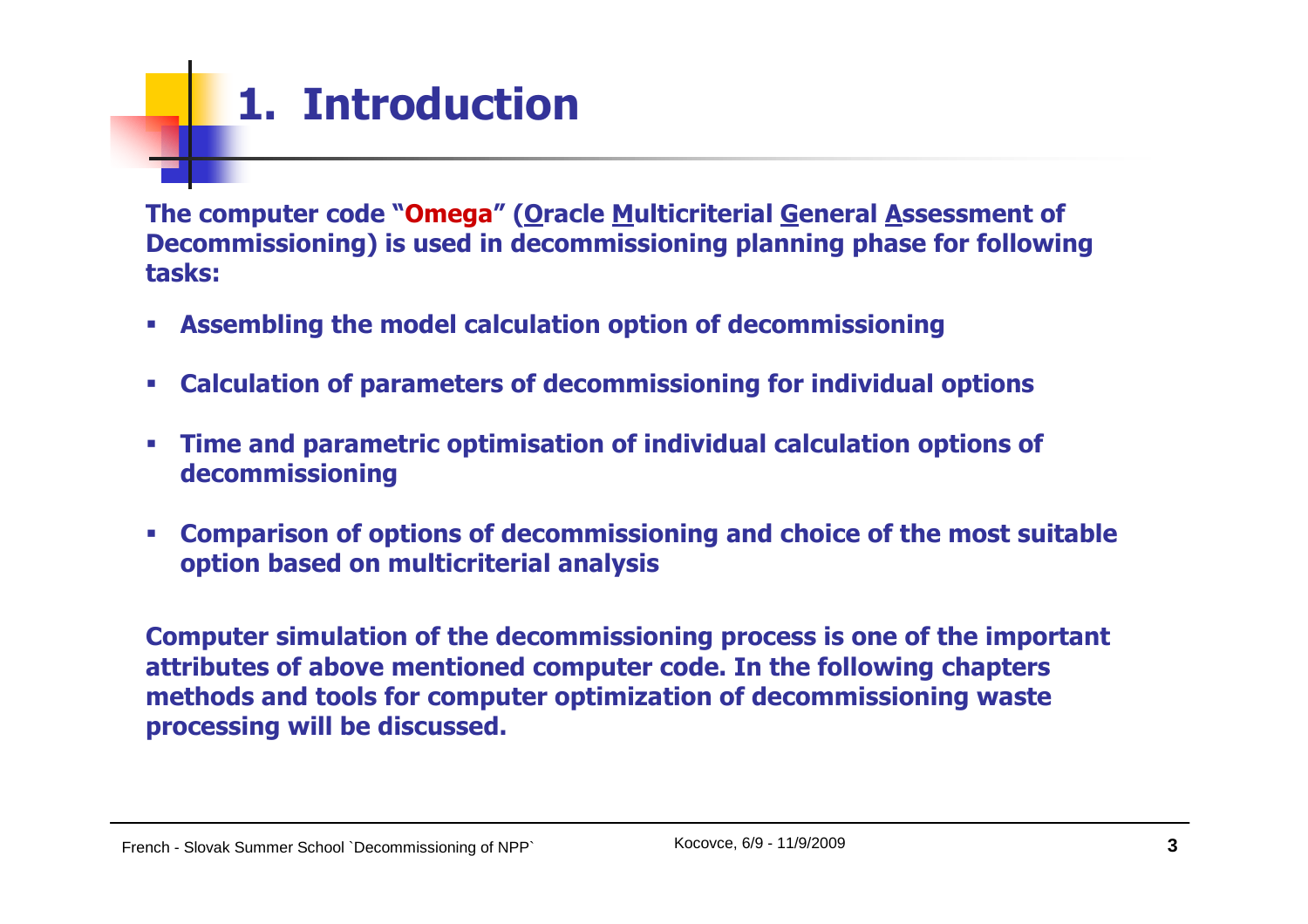# 2. Types of Decommissioning Procedures

Calculation procedures used in the computer code Omega represent mathematical description of real decommissioning activities. These procedures can be sorted into following groups:

- ▉ • <u>Material procedures</u> – describe decommissioning activities with material of  $\blacksquare$ technological equipment and civil construction (i.e. predismantling decontamination and dismantling, radwaste processing, radwaste disposal/material release into environment )
- $\overline{\phantom{a}}$ Time dependent procedures - describe non-material decommissioning<br>activities, such as planning and preparation of documents, quality assu activities, such as planning and preparation of documents, quality assurance, technical support, check processes, security activities etc.
- $\overline{\phantom{a}}$ Financial procedures – realize some financial operations independent on<br>above mentioned activities above mentioned activities

Relations between material procedures and the destiny of material during decommissioning process is performed by a set of tools, which create integral material and radioactivity flow discussed in the next chapters.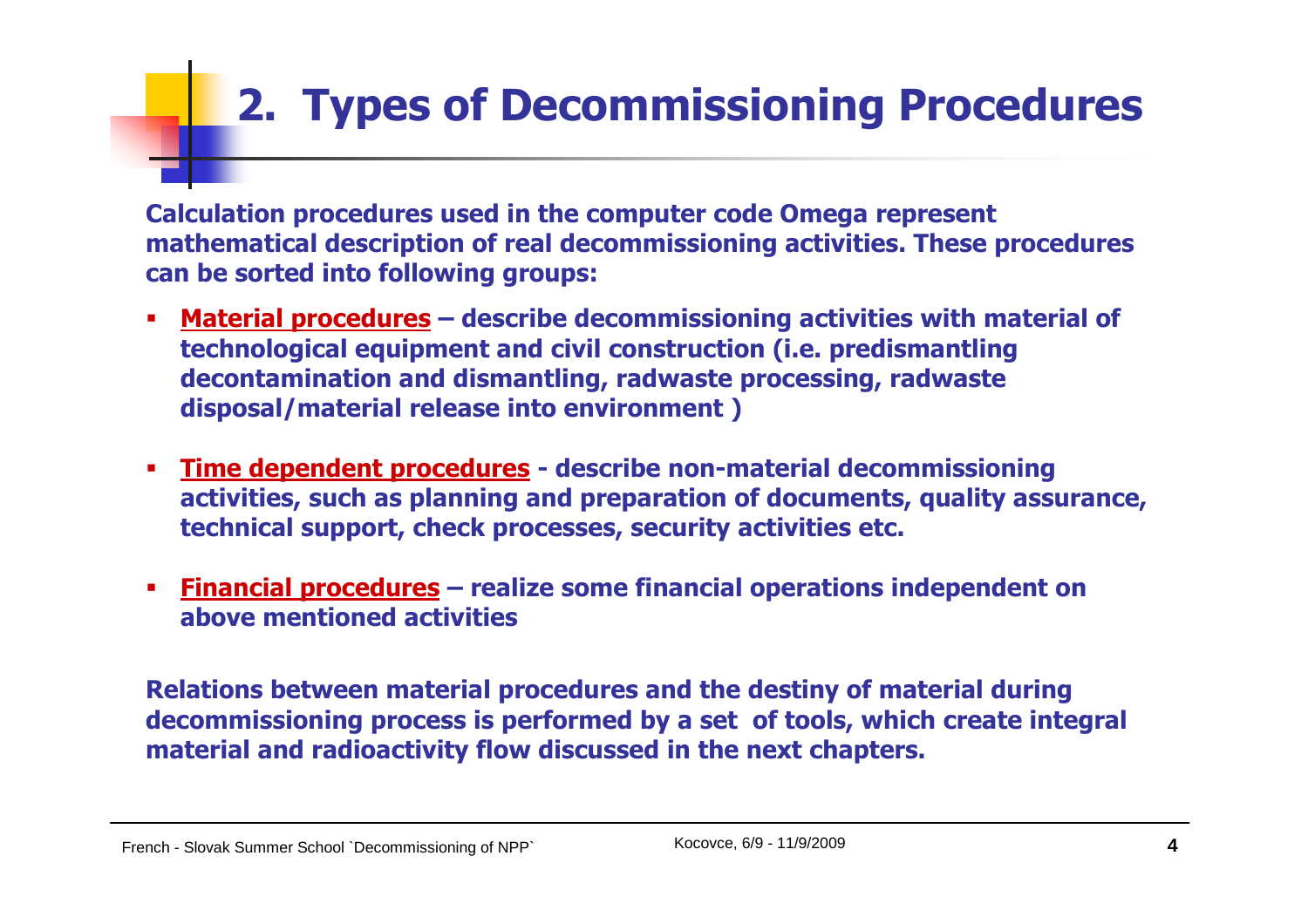# 3. Integral Material and Radioactivity Flow

Integral material and radioactivity flow is created by following tools of material flow and radioactivity flow:Tools of Material Flow

- $\mathcal{C}$ Tool of material decomposition
- $\mathcal{C}$ Tool of material procedure input/output
- $\mathcal{C}$ Tool of sequence of material procedures

#### Tools of Radioactivity Flow

- $\overline{\phantom{a}}$ Nuclide vectors
- $\overline{\phantom{a}}$ Distribution coefficients
- $\mathcal{C}$ Time dependent nuclide decay
- T. Activity limits
- T. Activity sorters

#### Because radioactivity is carried by material, there are close relations betweenthe tools of material flow and the tools of radioactivity flow.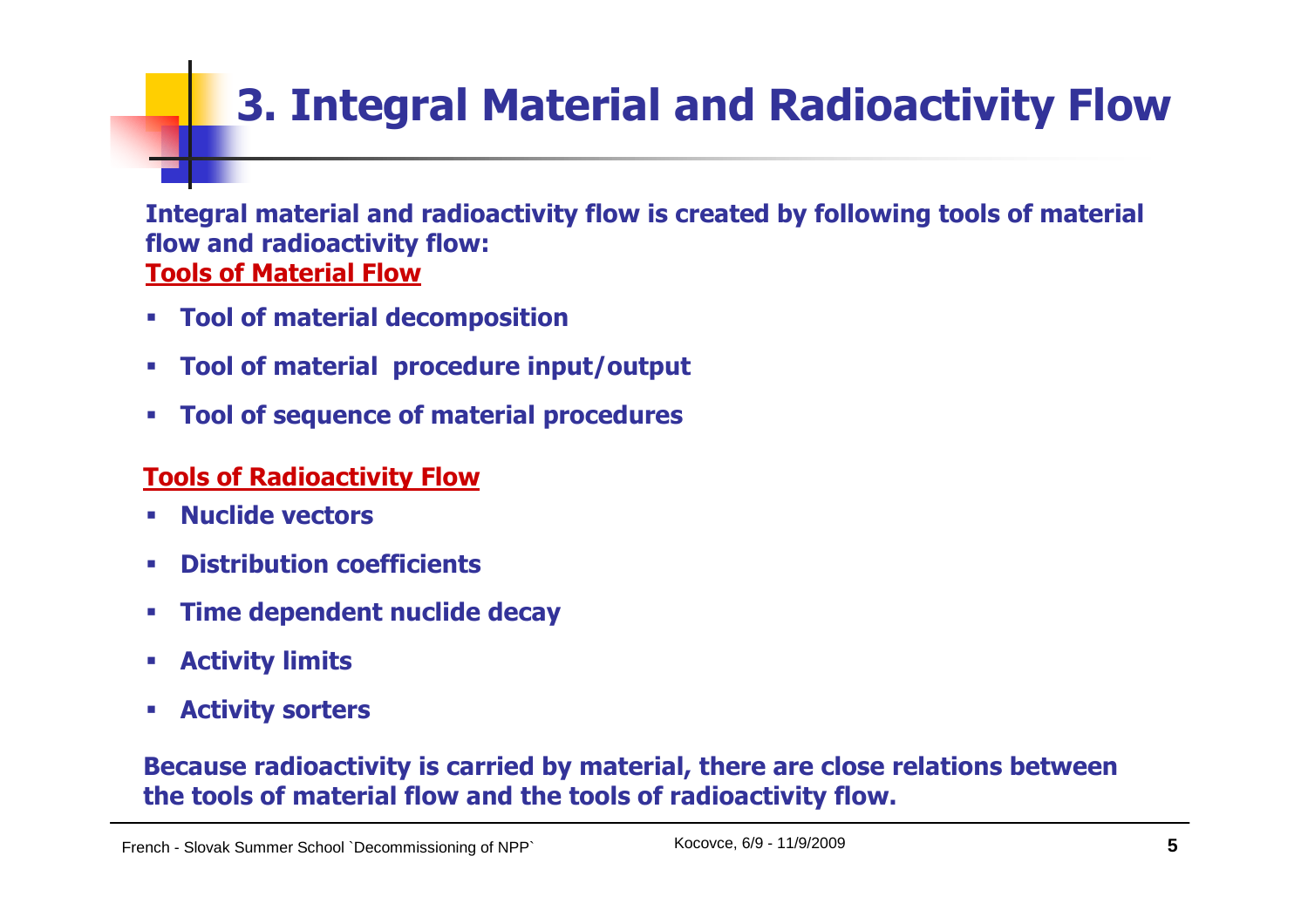### 4.1 Tool of Material Decomposition

Tool provides decomposition of technological equipment or civil construction into elementary material items according to category of equipment/construction during dismantling or demolition.

Technological equipment/civil construction is described by following parameters:

- physical parameters weight, inner/outer surface, inner/outer surface contamination, induced activity and nuclide vectors (isotopic content ofthe contamination/induced activity)
- category

Category of equipment/construction defines:

- set of elementary material items and material types of these items
- ratio of <u>elementary material item</u> physical parameter to <u>equipment/</u><br>Construction physical parameter for each item construction physical parameter for each item

Tool transforms physical parameters of equipment/construction toparameters of set of elementary material items.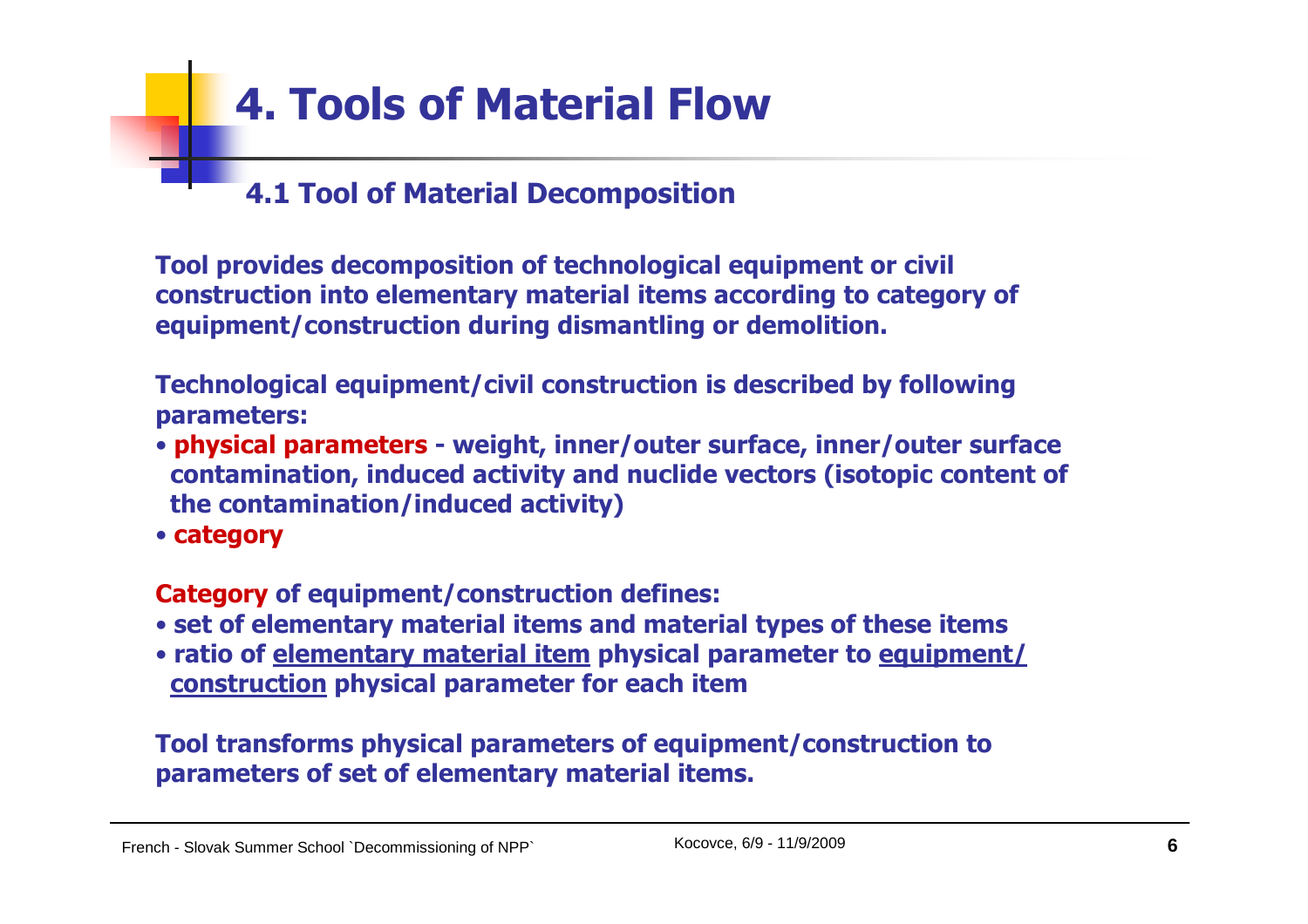#### View of Tool of Material Decomposition

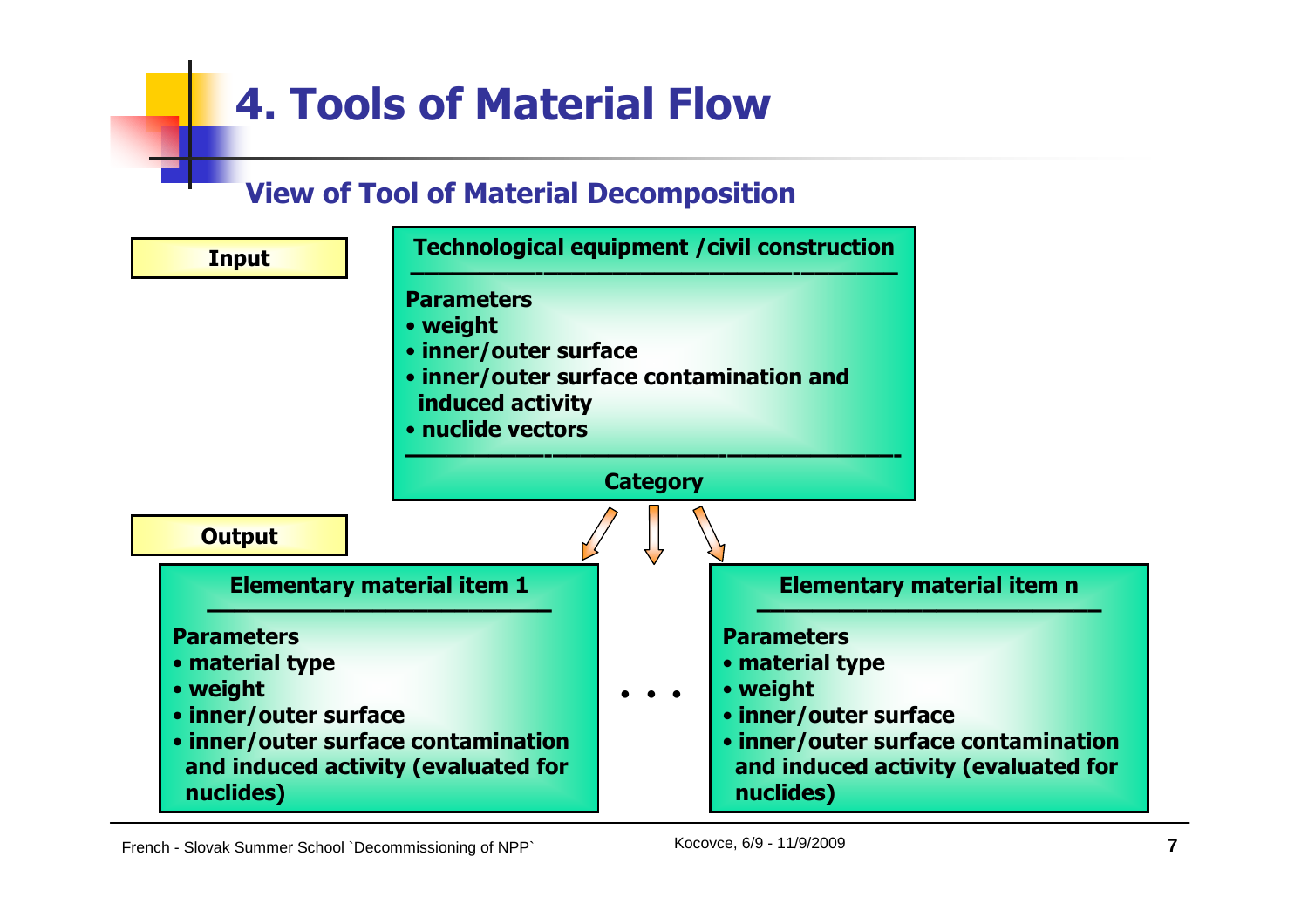4.2 Tool of Material Procedure Input/Output

Each material procedure (i.e. procedure representing radwaste processing, radwaste disposal/material release into environment) has a following set of material input/output:

- **Thout material type(s)** of elementary material items acceptable to the material procedure. It represents input primary radwaste, which is processed by the procedure. It is described by material parameters of weight and inner/outer<br>surface surface.
- $\mathcal{L}_{\mathcal{A}}$  Primary output material type(s) of elementary material items. It represents output primary radwaste (product of processing). Values of primary output material parameters of weight and inner/outer surface are the same as those ofinput material parameters.
- **Secondary output material type(s)** of elementary material items. It represents output secondary radwaste (product of processing). Values of secondary output<br>material narameters (weight/volume) are calculated by the procedure material parameters (weight/volume) are calculated by the procedure.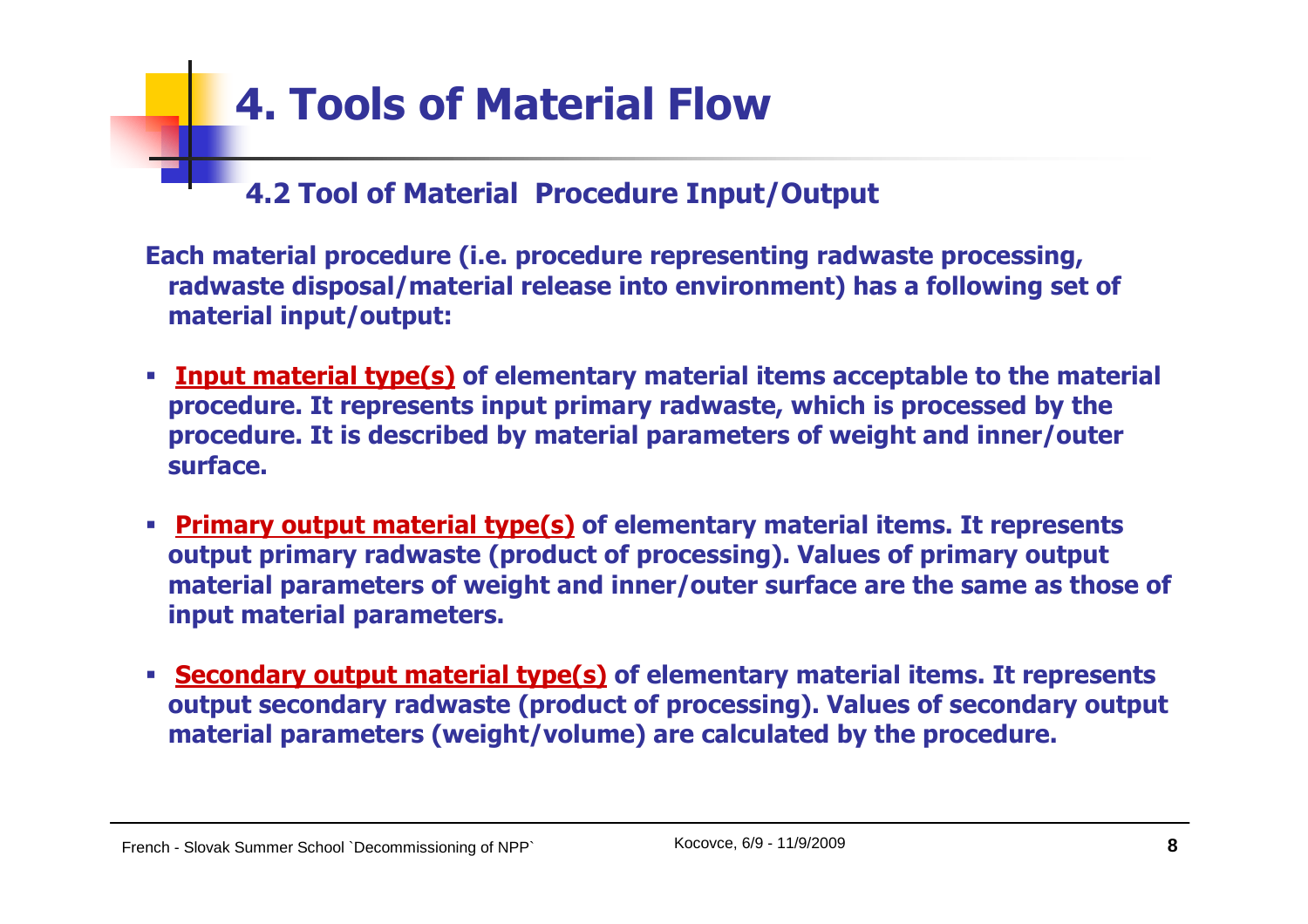#### View of Example of Material Procedure Input/Output

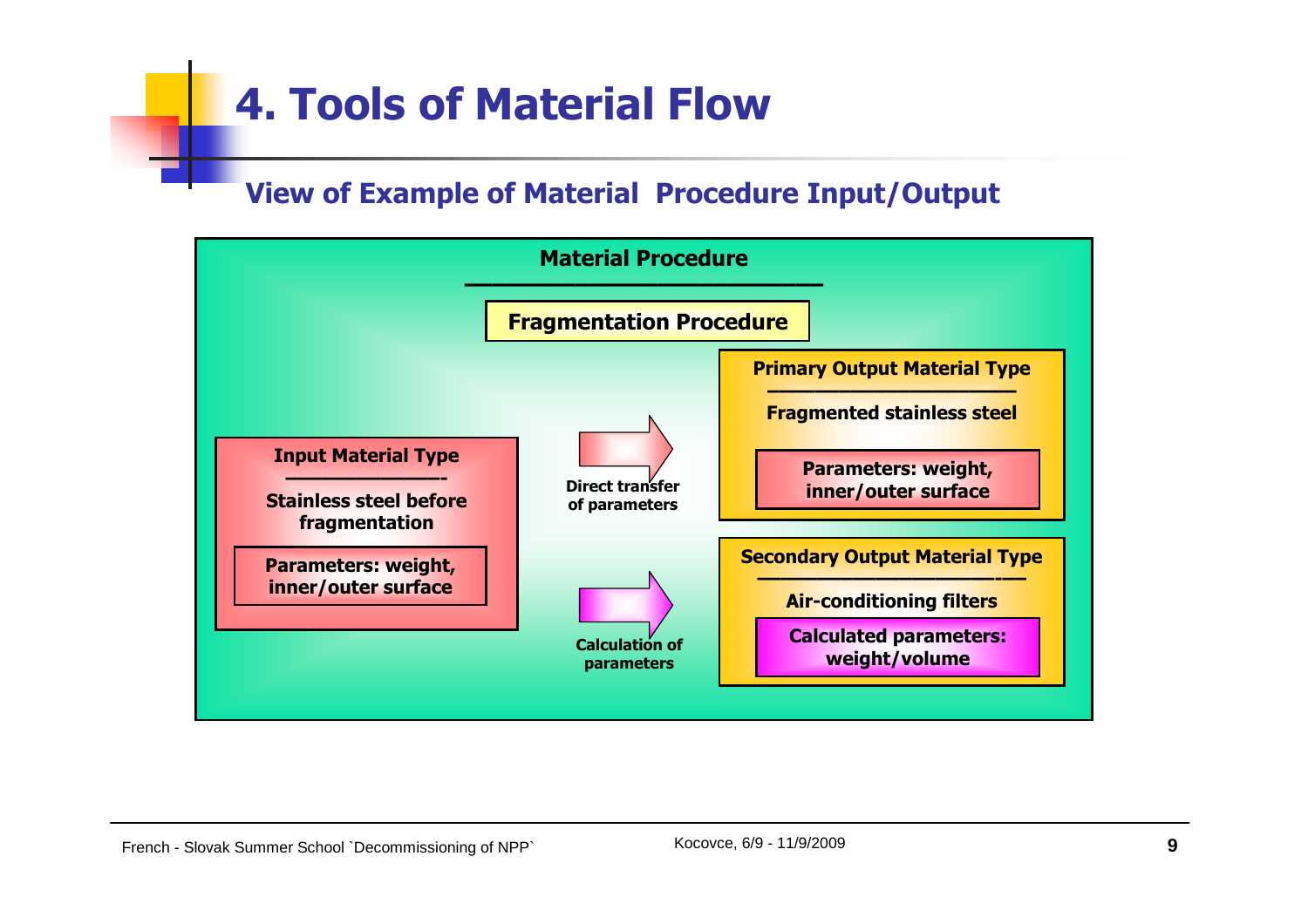4.3 Tool of Sequence of Material Procedures

Tool of sequence of material procedures is based on the following principles:

- 1. Each primary/secondary **output material type** of material procedure is an input material type of another material procedure.
- 2. Each input material type is input material type of <u>one</u> material procedure exactly.
- 3. Material procedure accepts the elementary material items of certain input material type. It can accepts either all those material items or those materialitems, which were created in the certain date interval, defined by user.Material procedure can work in the two optional modes: **date sensitive/ date** non-sensitive.
- 1<sup>st</sup> and 2<sup>nd</sup> principle allow to create a **scenario**, i.e. the distinct sequence of material procedures from predismantling decontamination up to release of material/ disposal of radwaste.
- 3<sup>rd</sup> principle allow to use one <u>material procedure two or more times</u>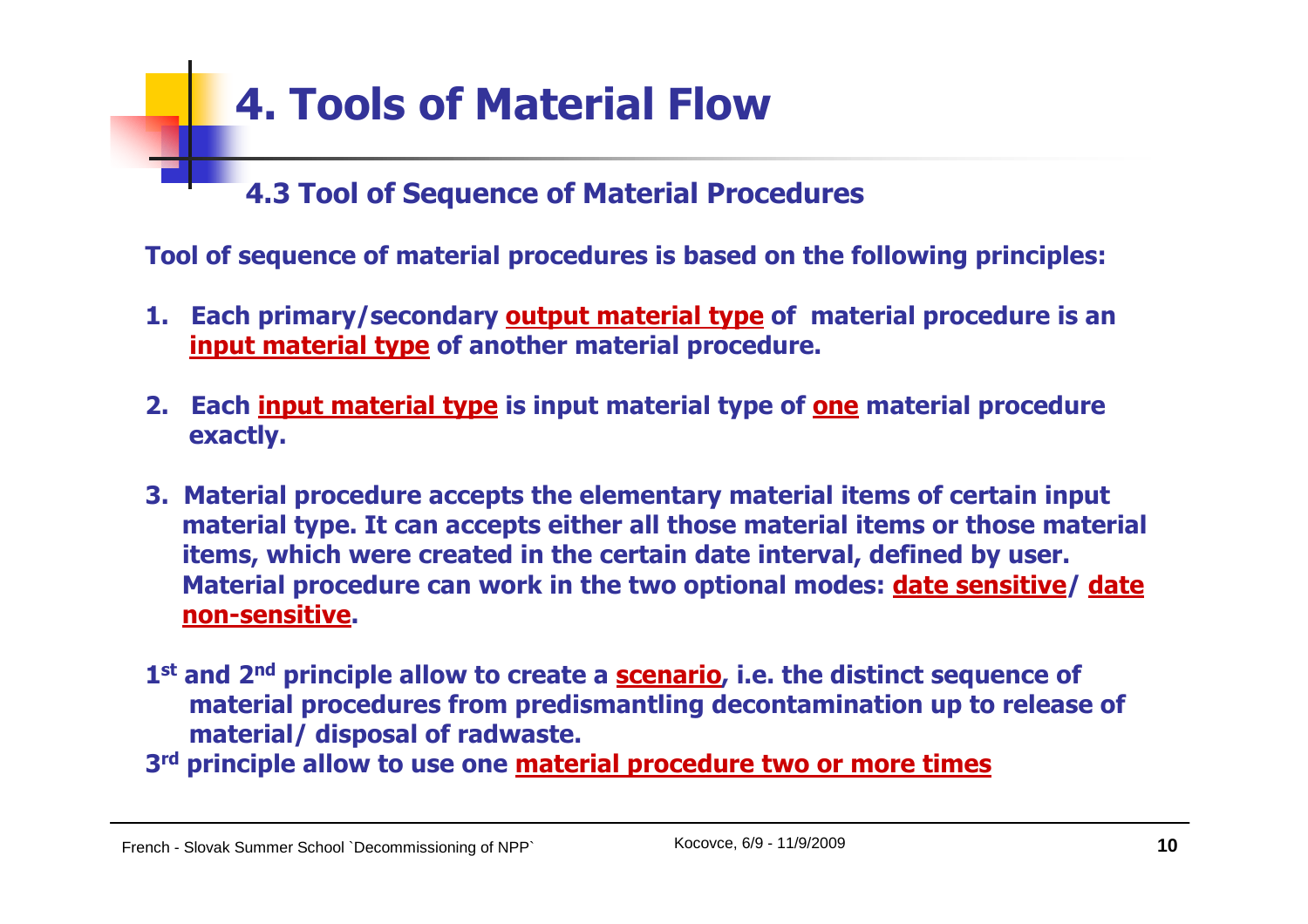### 5.1 Nuclide Vectors

- - Nuclide vector describes isotopic content of radioactivity or dose rate, it is evaluated by ratio of radioactivity (or dose rate) of nuclide to overall radioactivity (or dose rate).
- - Isotopic content knowledge is necessary, because the nuclides are distinguished in radioactivity flow for the purpose of :
	- calculation check of limits defined for nuclides
	- calculation of radioactivity decrease and dose rate decrease in time

Basic categories of nuclide vectors:

- -Nuclide vectors of inner/outer surface contamination
- Nuclide vectors of induced activity/mass activity generally-
- -Nuclide vectors of dose rate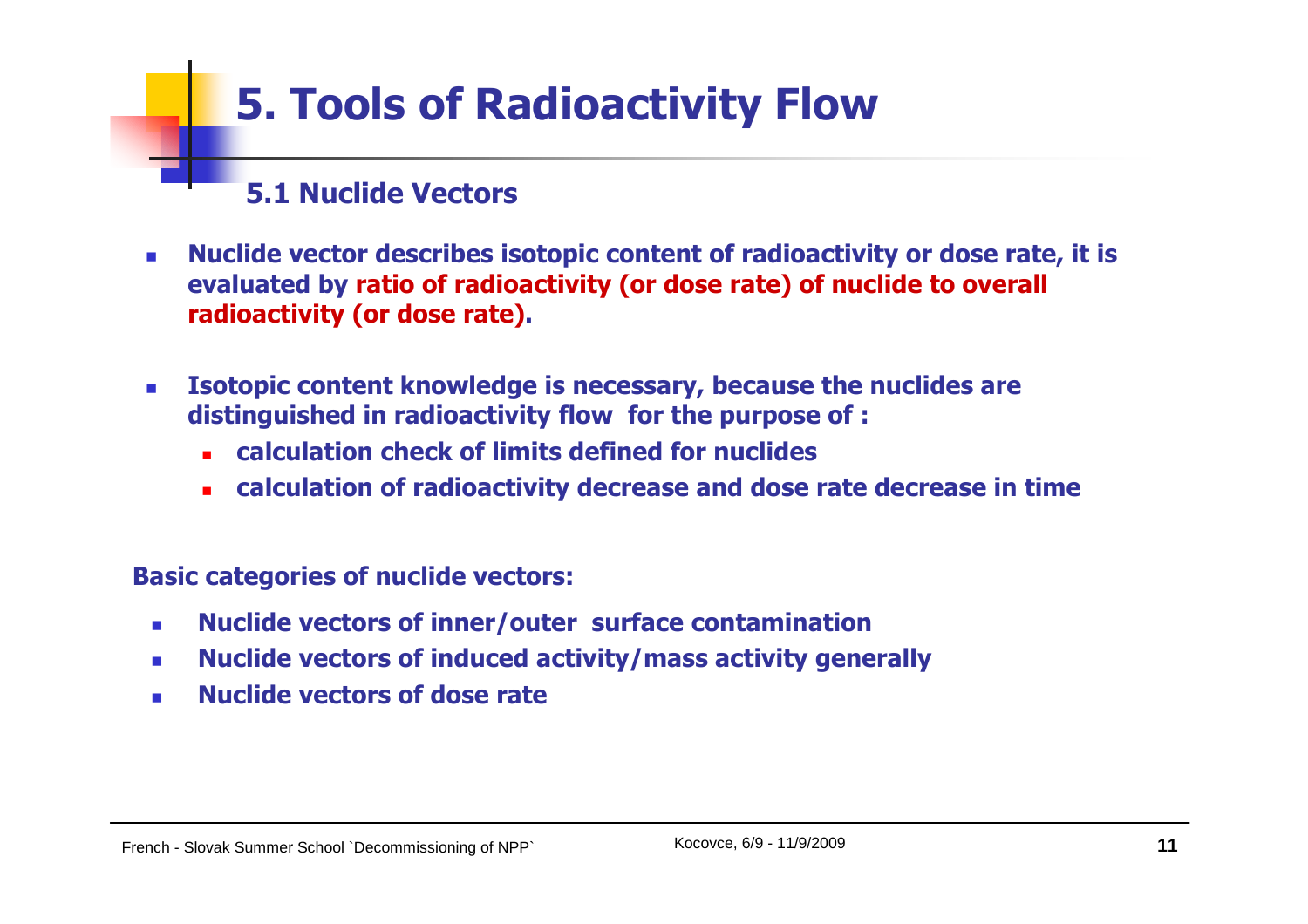### 5.2 Distribution Coefficients

- - This tool realises distribution of radioactivity in the material procedure, i.e. distribution of radioactivity of the input material type into radioactivity of the primary/secondary output material type(s)
- distribution coefficients take into consideration:
	- type and properties of the material procedure
	- properties of the primary/secondary output material type-
	- type and properties of radionuclides gaseous, volatile, insoluble etc. -
- sources of evaluation of distribution coefficients:
	- known decontamination factors
	- measurements of surface contamination/mass activity/volume activity-
	- operative experiences and literature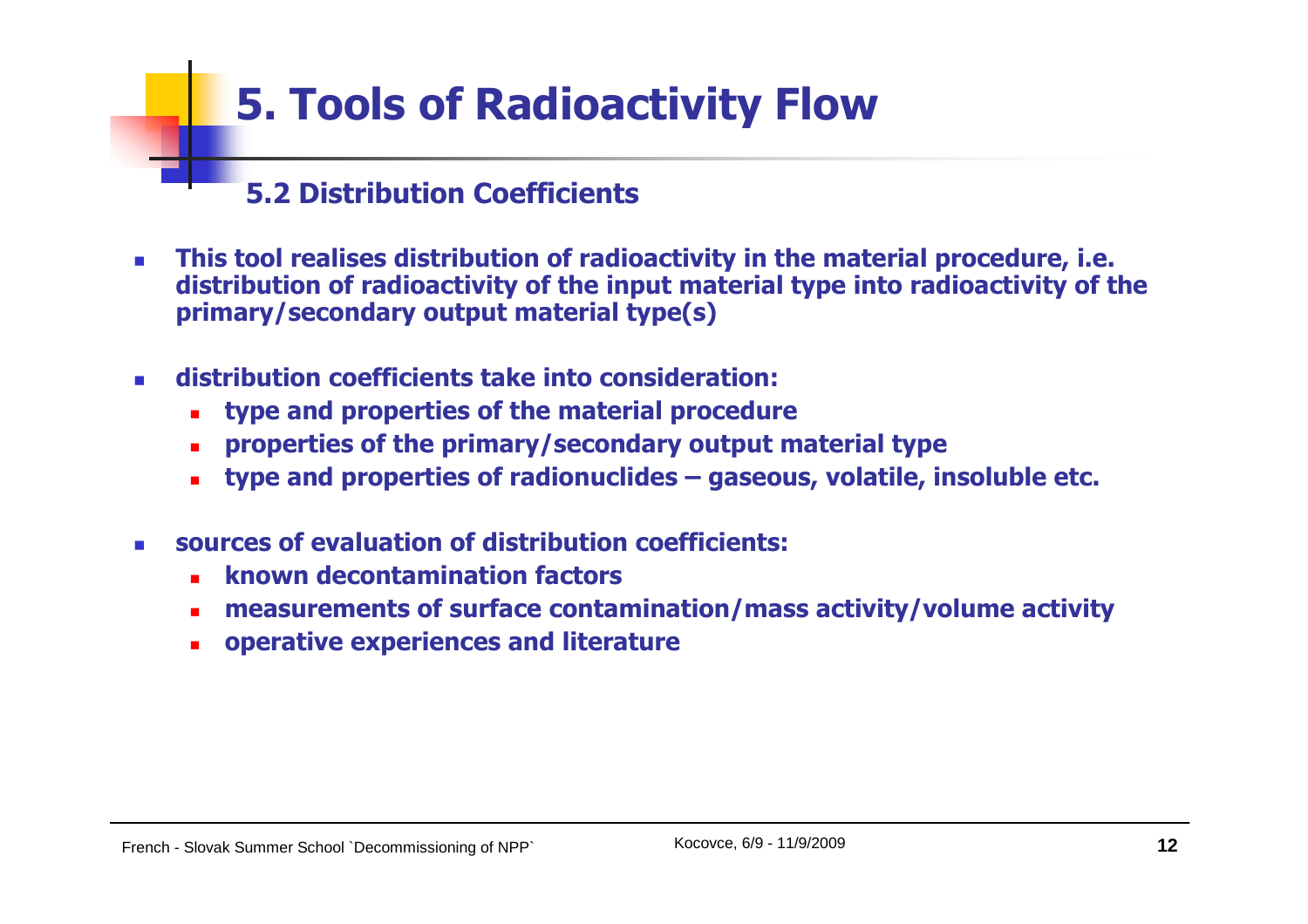Example of schematic pattern of radioactivity flow with distribution coefficients within predismantling decontamination

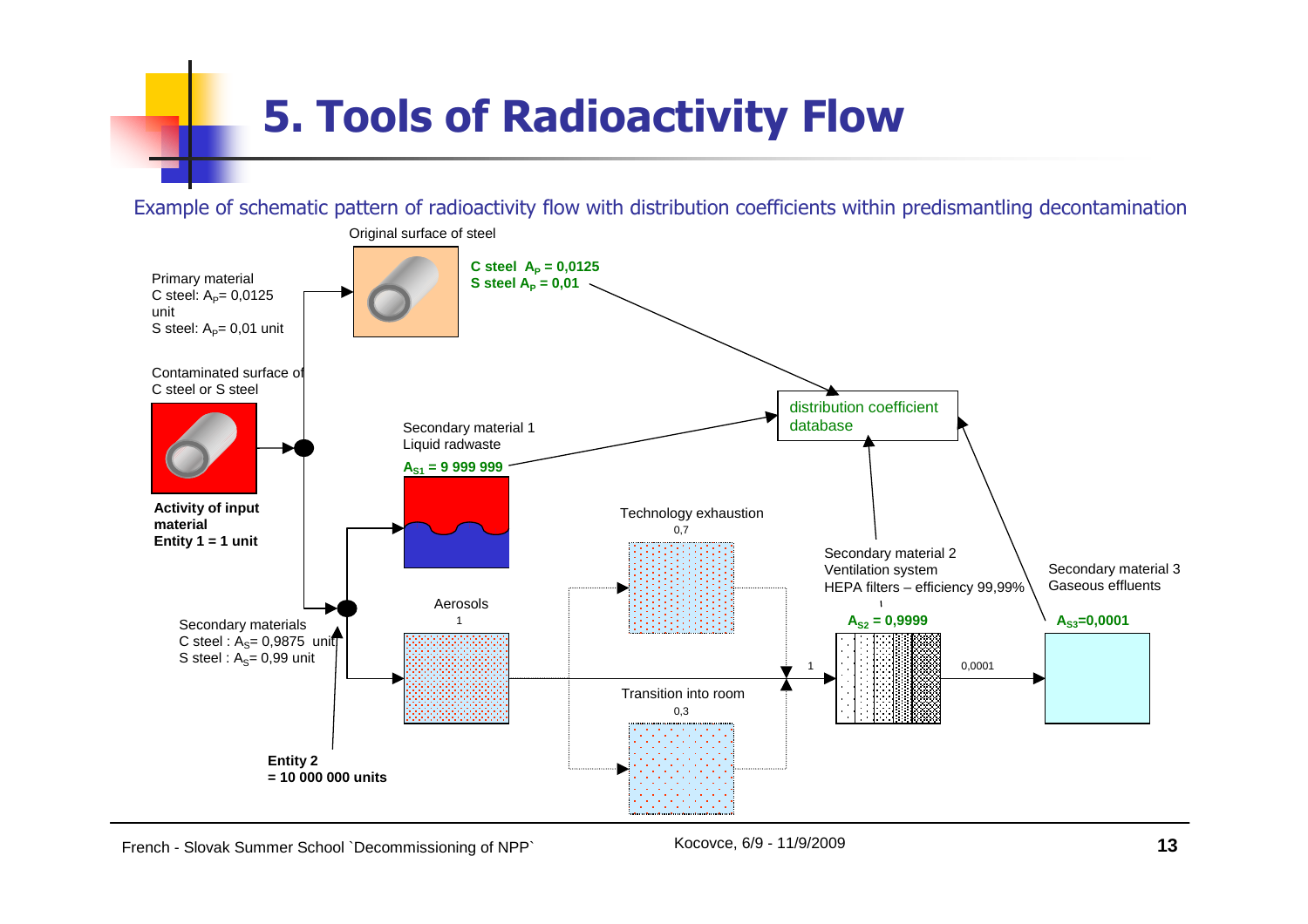#### 5.3 Time Dependent Nuclide Decay

Time dependent nuclide decay is taken into account during calculation, becausedecrease of radioactivity causes:

- change of radwaste quantity and assortment,
- increase of amount of materials for release into environment
- decrease of dose rates and exposure of personnel
- decrease of remote manipulators need (in the case of large time intervals)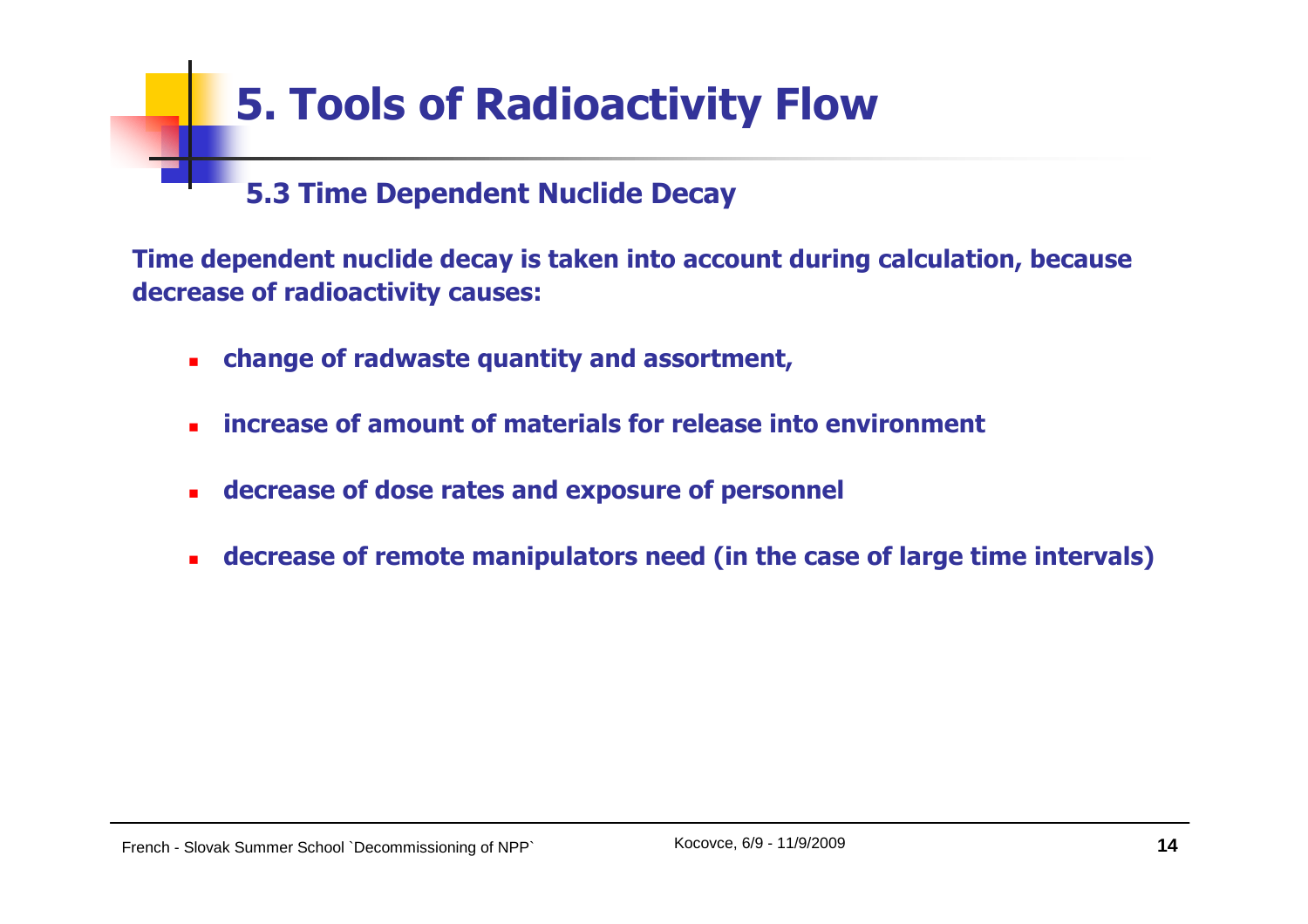### 5.4 Activity Limits

#### Group of limits for material release/radwaste disposal:

- Limit of surface activity of the released solid materials
- Limit of mass activity of the released solid materials
- Limit of volume activity of the released liquids
- Limit of volume activity of the inner volume content of containers for disposal in repository

#### Group of technological limits:

- Limit of surface activity of the materials, which can be fragmented infragmentation equipment
- Limit of volume activity of the materials, which can be compacted insuper compactor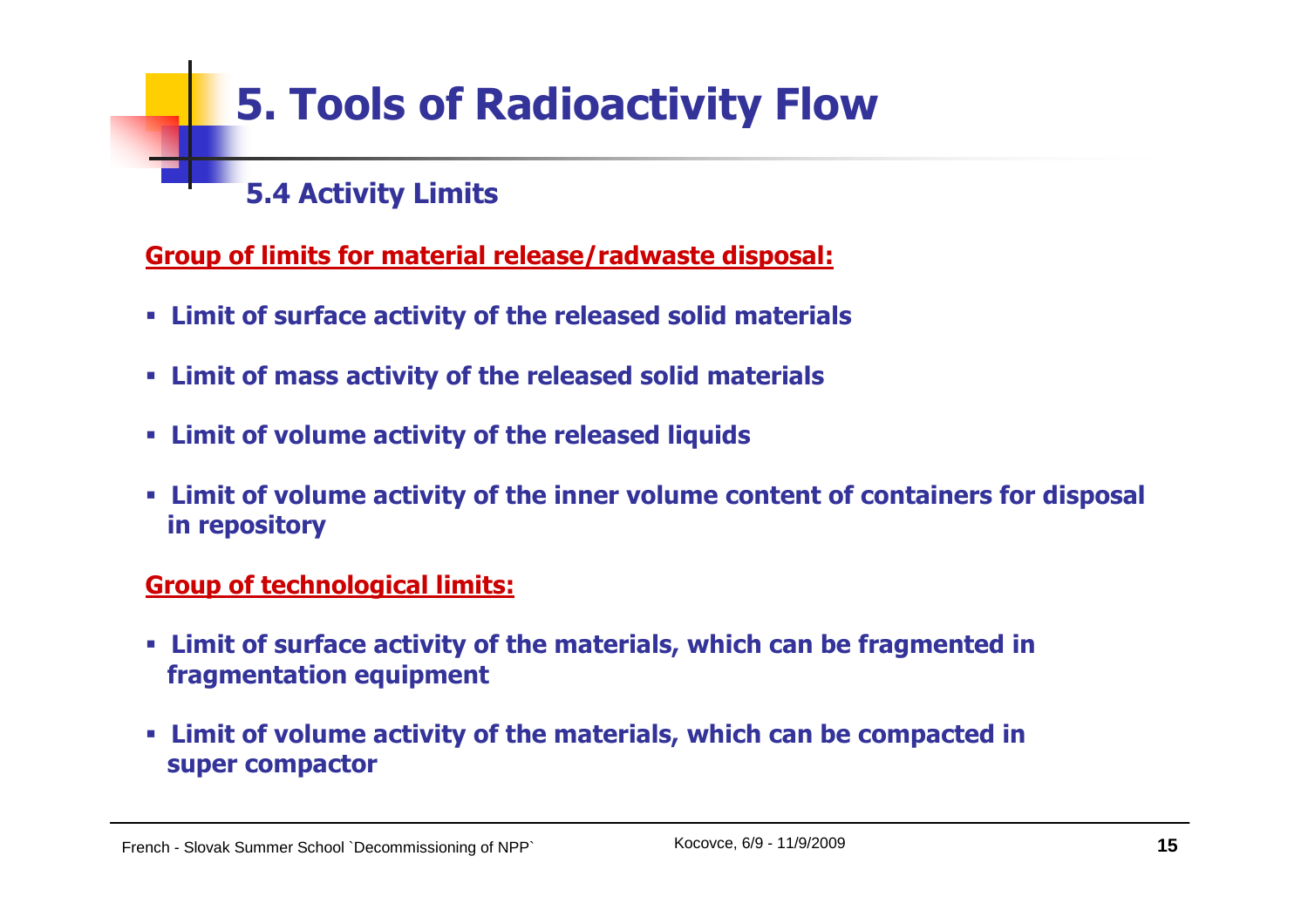

Activity limits are defined for nuclides.

Surface/mass/volume activity of the material is in compliance with limit, when the following equation is valid:

A1 <sup>A</sup><sup>2</sup> An –––– + –––– + . . . + –––– < 1 AL1 <sup>A</sup>L2 <sup>A</sup>Lnwhere A1, A2, ..., An , A2, … , An are surface/mass/volume <u>activity of material</u> for 1<sup>st</sup>, 2nd, ... , n-th nuclideAL1, AL2, ..., ALn are surface/mass/volume limit activity for 1<sup>st</sup>, 2nd, ... , n-th nuclide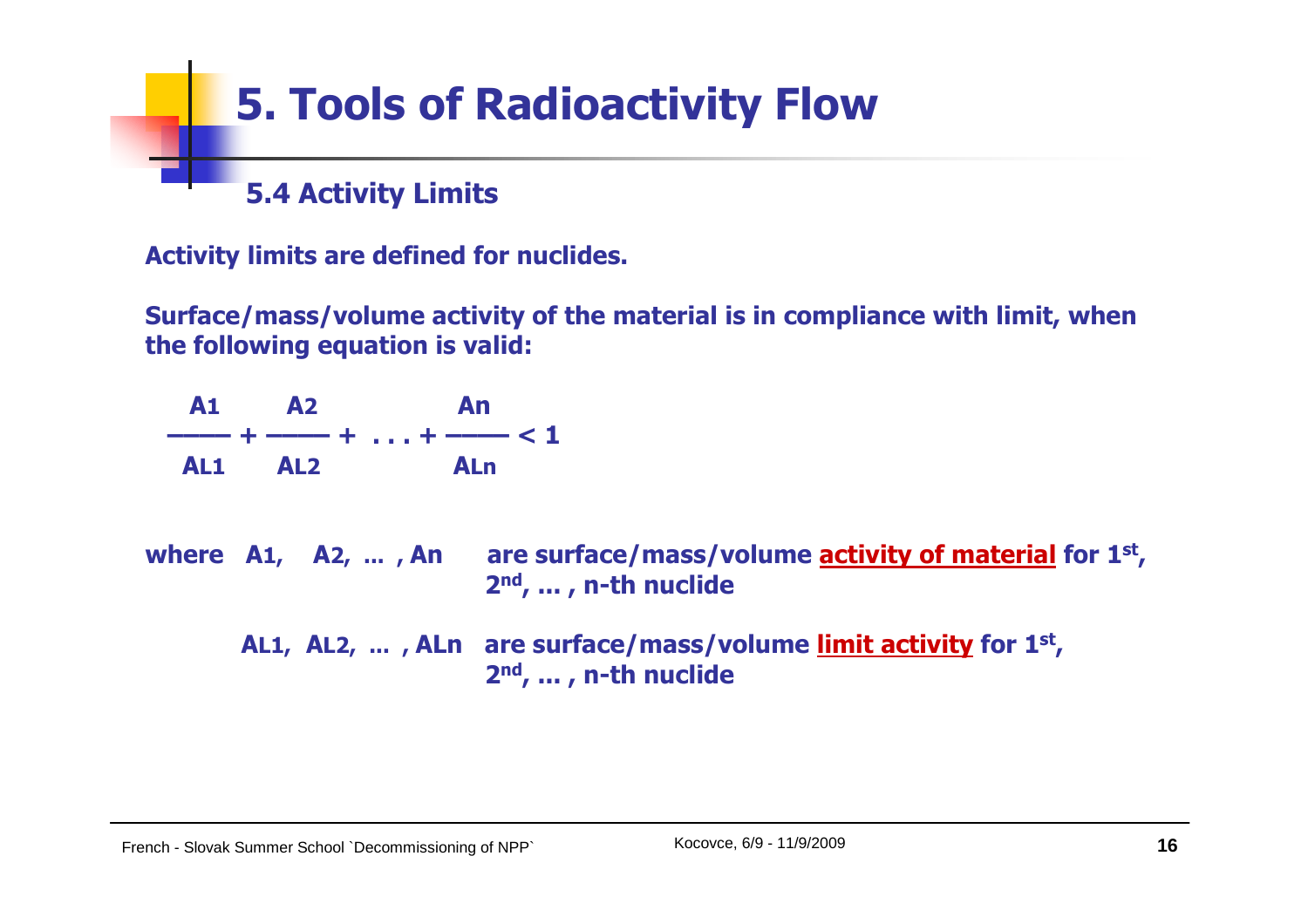### 5.5 Activity Sorters

Activity sorters sorts materials on the basis of the compliance with activity limits in the following steps:

- **update of activity of material to the time of sorting/time of check** (i.e. update because of time dependent decay)
- comparison of activity of material with limit (see equation in chapter 5.4)
	- if the activity of material is in compliance with activity limit, material istransferred into first output material stream,
	- otherwise material is transferred into second output material stream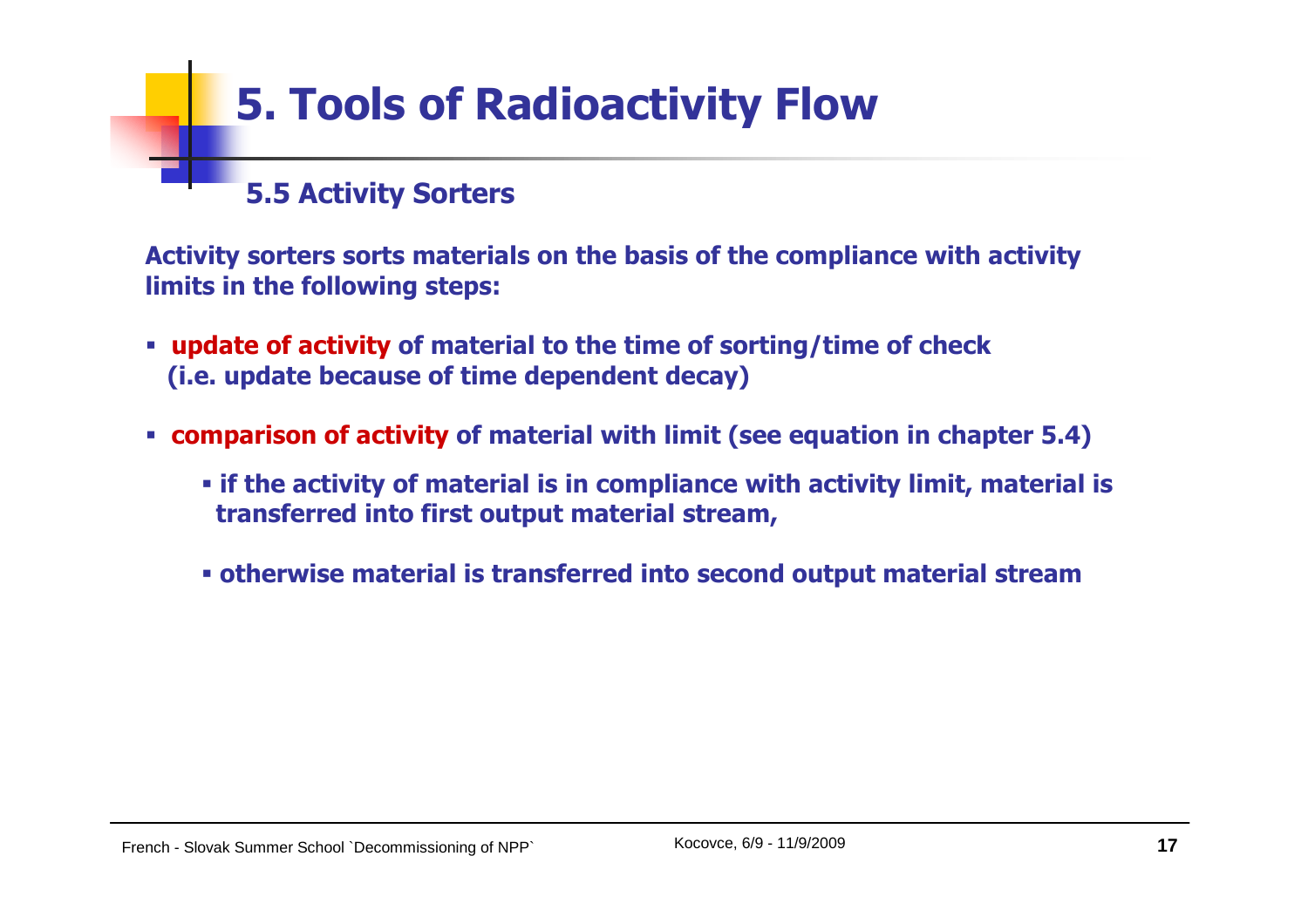#### View of Example of Activity Sorter

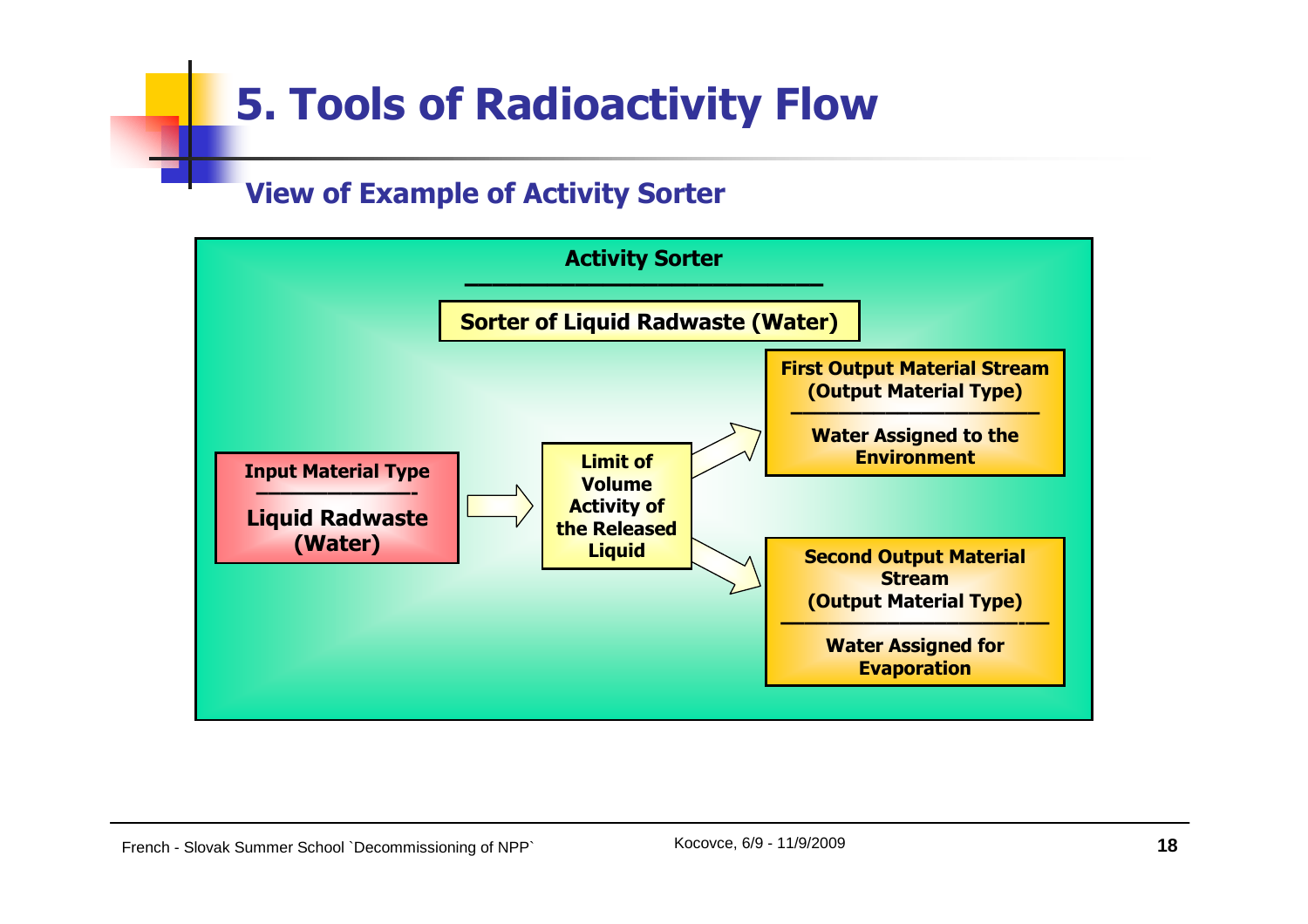

Scenario organizes <u>a part</u> the material and radioactivity flow according to defined flow conditions.

There are three optional types of scenario, which can be chosen by user:

1st scenario flow conditions:

Condition A: Postdismanling decontamination is applied on that material, which can be released after application of this procedure.

Condition B: Postdismanling decontamination and melting is applied on that<br>material which can be released after application of these presed: material, which can be released after application of these procedures.

Condition C: Super compaction is applied on that material, which doesn't comply with previous conditions.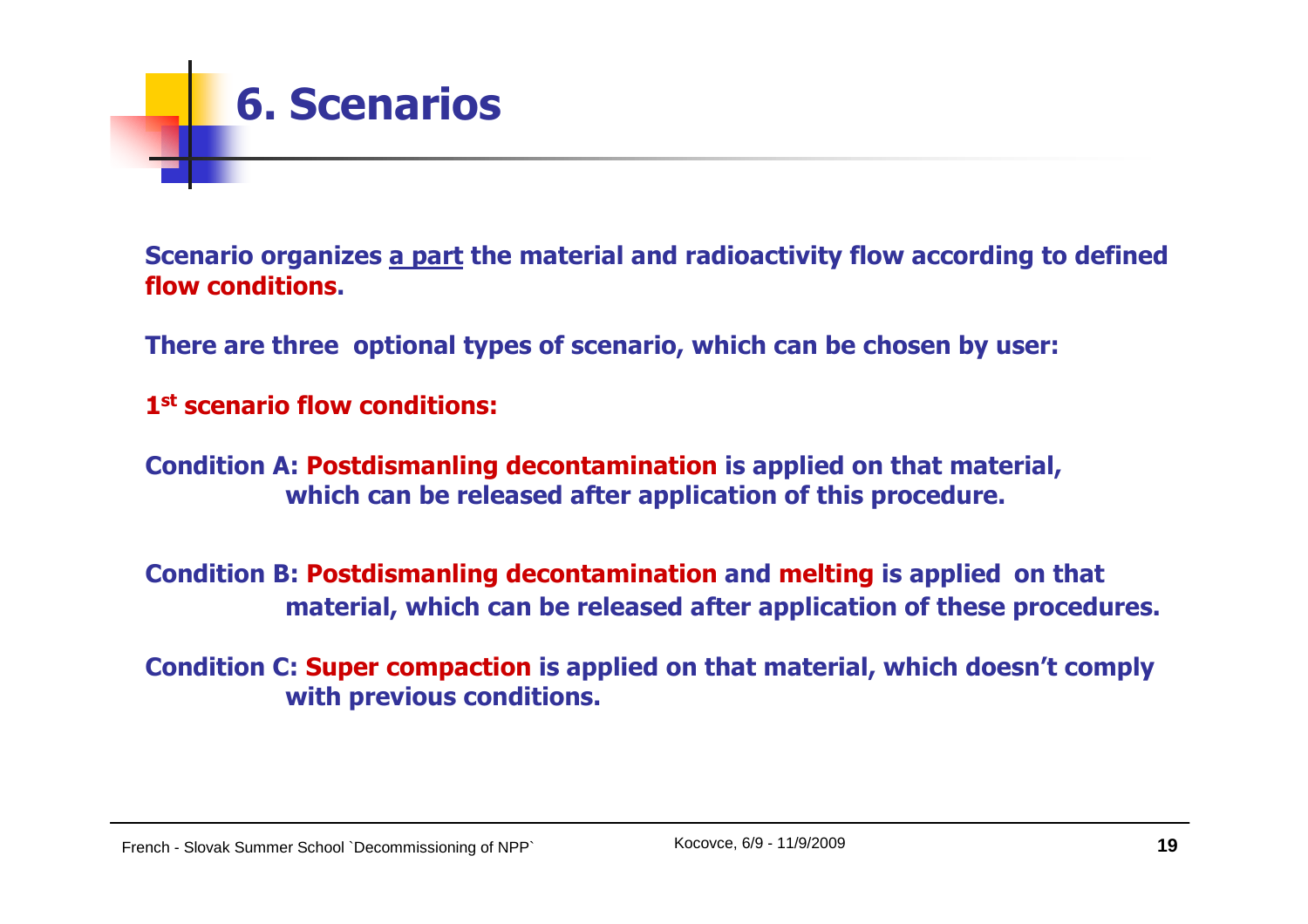

#### 2<sup>nd</sup> scenario flow conditions:

Condition A: Postdismanling decontamination is applied on that material, which can be released after application of this procedure.

Condition B: Super compaction is applied on that material, which doesn't comply with previous condition.

3<sup>rd</sup> scenario flow conditions:

Condition A: Melting is applied on that material, which can be released after<br>conditional is this presedure application of this procedure.

Condition B: Super compaction is applied on that material, which doesn't comply with previous condition.

French - Slovak Summer School `Decommissioning of NPP`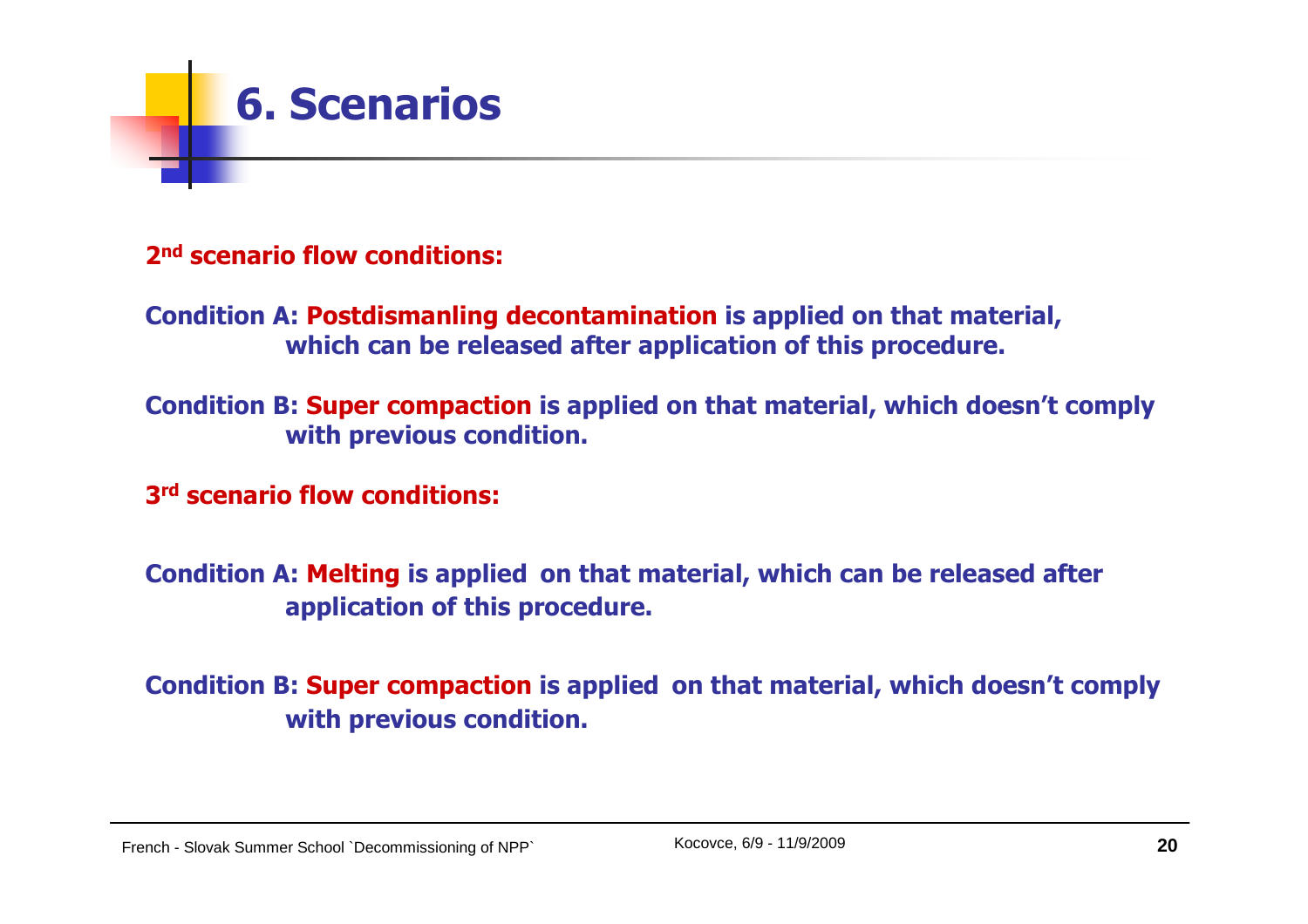

Model calculation for A-1 NPP Bohunice Primary Circuit:

- Various levels of technological equipment contamination
- Various nuclide vectors
- Various scenarios
- Application / No application of pre-dismantling decontamination
- Various start time of decommissioning process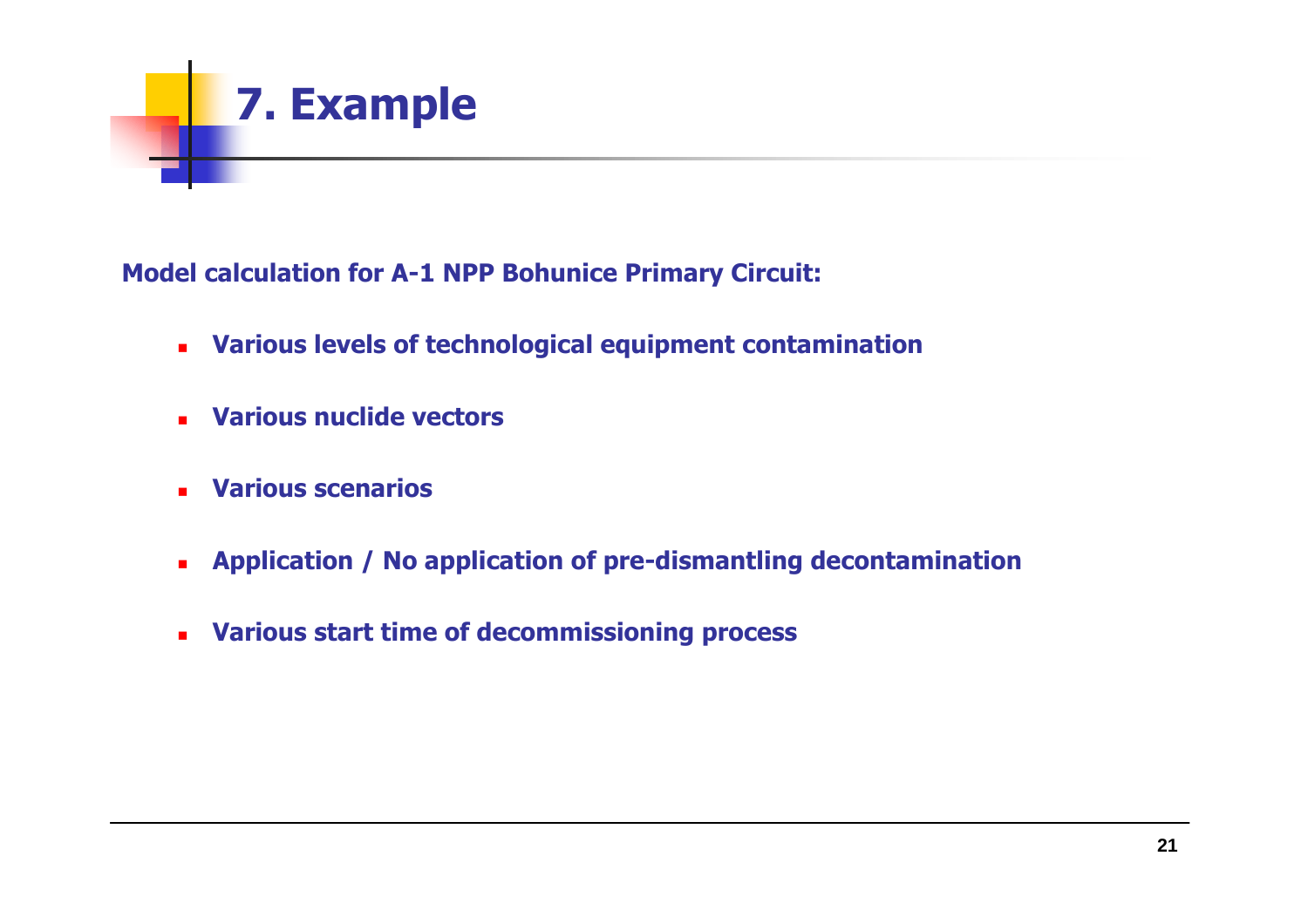